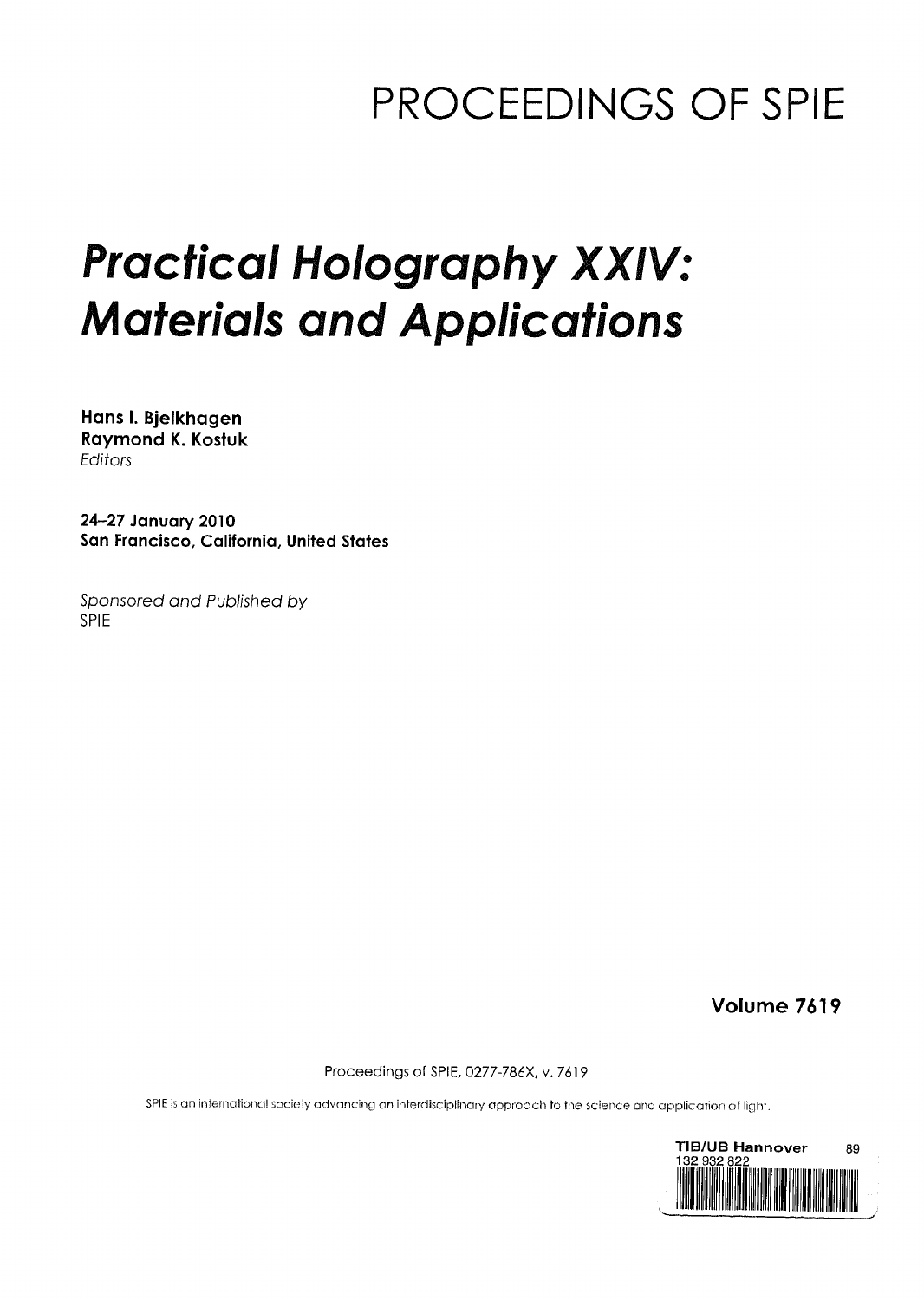### **Contents**

- vii Conference Committee
- ix Introduction

#### SESSION <sup>1</sup> HOLOGRAPHIC VIDEO AND LCD

7619 02 Frameless hologram display module employing resolution redistribution optical system [7619-01]

Y. Takaki, Y. Tanemoto, Tokyo Univ. of Agriculture and Technology (Japan)

- 7619 03 Interactive holographic stereograms with accommodation cues [7619-02] Q. Y. J. Smithwick, J. Barabas, D. E. Smalley, V. M. Bove, Jr., MIT Media Lab. (United States)
- 7619 04 Single frame holographic particle image velocimetry [7619-03] L. Dixon, F. C. Cheong, D. G. Grier, New York Univ. (United States)
- 7619 05 Flow visualization and flow cytometry with holographic video microscopy [7619-04] F. C. Cheong, B. Sun, R. Dreyfus, J. Amato-Grill, K. Xiao, L. Dixon, D. G. Grier, New York Univ. (United States)
- 7619 06 Real-time color holography system for live scene using 4K2K video system [7619-05] K. Yamamoto, T. Mishina, R. Oi, T. Senoh, T. Kurita, National Institute of Information and Communications Technology (Japan)

#### SESSION 2 DIGITAL AND COMPUTER GENERATED HOLOGRAPHY

- 7619 07 Single-shot digital holography applying spatial heterodyne method [7619-06] Y. Iwayama, K. Maejima, K. Sato, Univ. of Hyogo (Japan)
- 7619 08 Tolerance analysis in single-shot phase-shifting digital holography based on the spatial carrier interferometry [7619-07] Y. Harada, A. Wan, Y. Sasaki, Kitami Institute of Technology (Japan)
- 7619 09 Computer-generated holograms considering background reflection on various object shapes with reflectance distributions [7619-08] K. Yamaguchi, Y. Sakamoto, Hokkaido Univ. (Japan)
- 7619 OA Calculation of computer-generated hologram for 3D display using light-ray sampling plane [7619-09] K. Wakunami, M. Yamaguchi, Tokyo Institute of Technology (Japan)

#### SESSION <sup>3</sup> APPLICATIONS AND DISPLAYS

7619 0B Lens-less holographic microscope with high resolving power [7619-10] K. Sato, O. Murata, Univ. of Hyogo (Japan)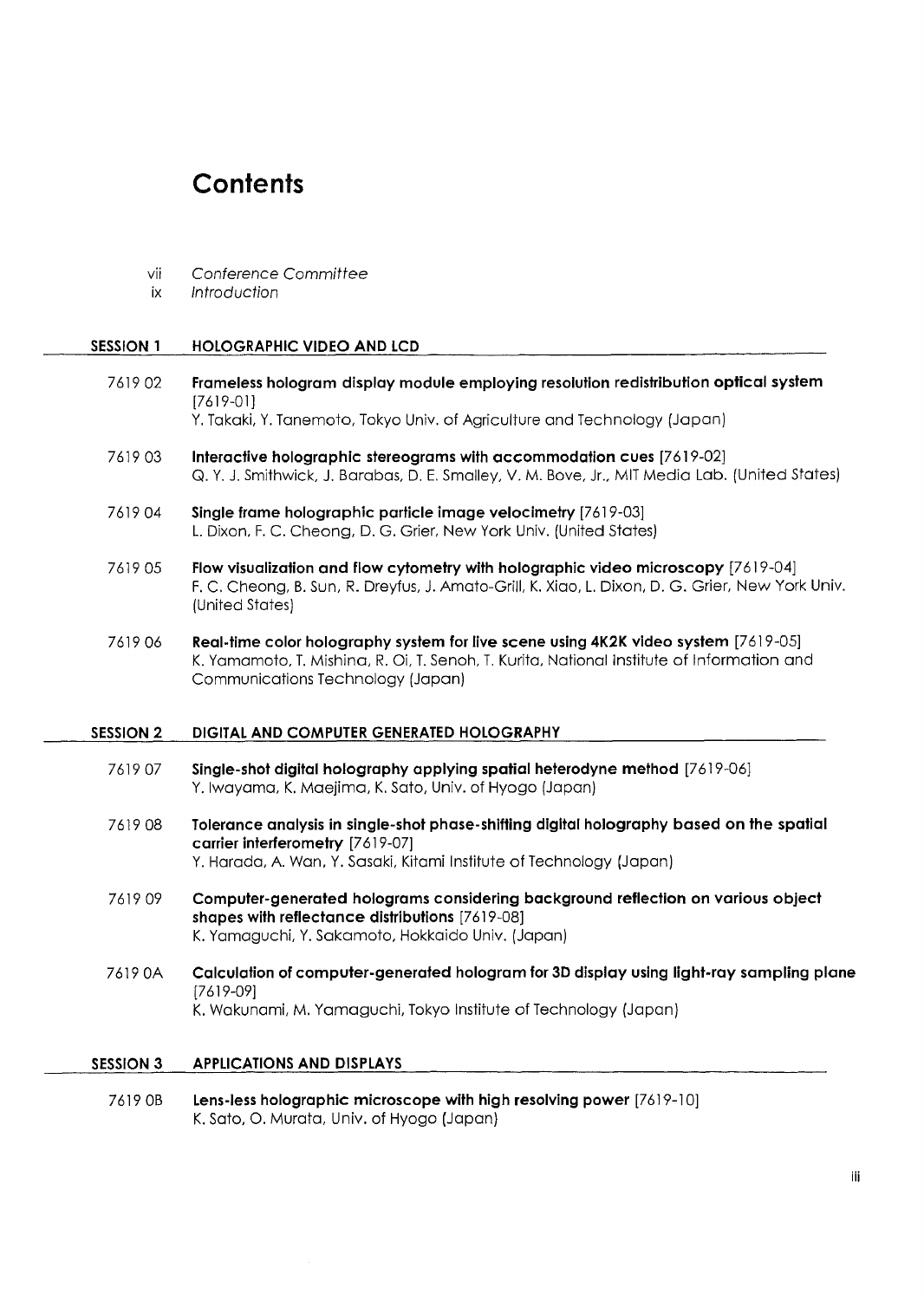- 7619 OC Application of holographic interferometry to misalignment measurements in packaging applications [7619-11] V. V. Nikulin, Z. Liu, R. Khandekar, SUNY at Binghamton (United States); J. Yermekbayeva A. Amirov, Eurasian National Univ. (Kazakhstan)
- 7619 OD Using photoconductivity for coherence domain imaging [7619-12] X. Zhang, Beijing Forestry Univ. (China) and Univ. of Missouri, Columbia (United States); P. Yu, Univ. of Missouri, Columbia (United States)
- 7619 OE Application of holographic optical elements in active interferometers for nondestructive testing [7619-13] J. Kornis, R. Sefel, Budapest Univ. of Technology and Economics (Hungary)
- 7619 OG Zonal wavefront sensing using a liquid crystal spatial light modulator [7619-16] B. R. Boruah, Indian Institute of Technology Guwahati (India)

#### SESSION 4 MATERIALS AND EXPERIMENTAL TECHNIQUES

- 7619 OH Blends of azobenzene-containing polymers and molecular glasses as stable rewritable holographic storage materials [7619-42] R. Walker, H. Audorff, L. Kador, H.-W. Schmidt, Univ. of Bayreuth (Germany)
- 7619 <sup>01</sup> Reaction-diffusion model applied to high resolution Bayfol HX photopolymer [7619-17] F.-K. Bruder, F. Deuber, T. Fdcke, R. Hagen, D. Honel, Bayer MaterialScience AG (Germany); D. Jurbergs, Bayer MaterialScience LLC (United States); T. Rolle, M.-S. Weiser, Bayer MaterialScience AG (Germany)
- 7619 OK Holographic recording without a separate reference wave [7619-19] M. Ozcan, M. Bayraktar, Sabanci Univ. (Turkey)
- 7619 0L Future of photorefractive based holographic 3D display [7619-41] P.-A. Blanche, A. Bablumian, R. Voorakaranam, C. Christenson, D. Lemieux, J. Thomas, R. A. Norwood, College of Optical Sciences, The Univ. of Arizona (United States); M. Yamamoto, Nitto Denko Technical (United States); N. Peyghambarian, College of Optical Sciences, The Univ. of Arizona (United States)
- <sup>7619</sup> ON A fast analytical algorithm for generating CGH of 3D scene [7619-21] Y. Liu, J. Dong, Y. Pu, B. Chen, H. He, Z. Deng, H. Wang, Sun Yat-sen Univ. (China)

#### POSTER SESSION

- 7619 00 Mobile phone color holography [7619-22] S. Zacharovas, A. Nikolskij, J. Kuchin, Geola Digital uab (Lithuania)
- 7619 OP Floating image display with high-resolution computer-generated hologram [7619-23] T. Yamaguchi, T. Ito, H. Yoshikawa, Nihon Univ. (Japan)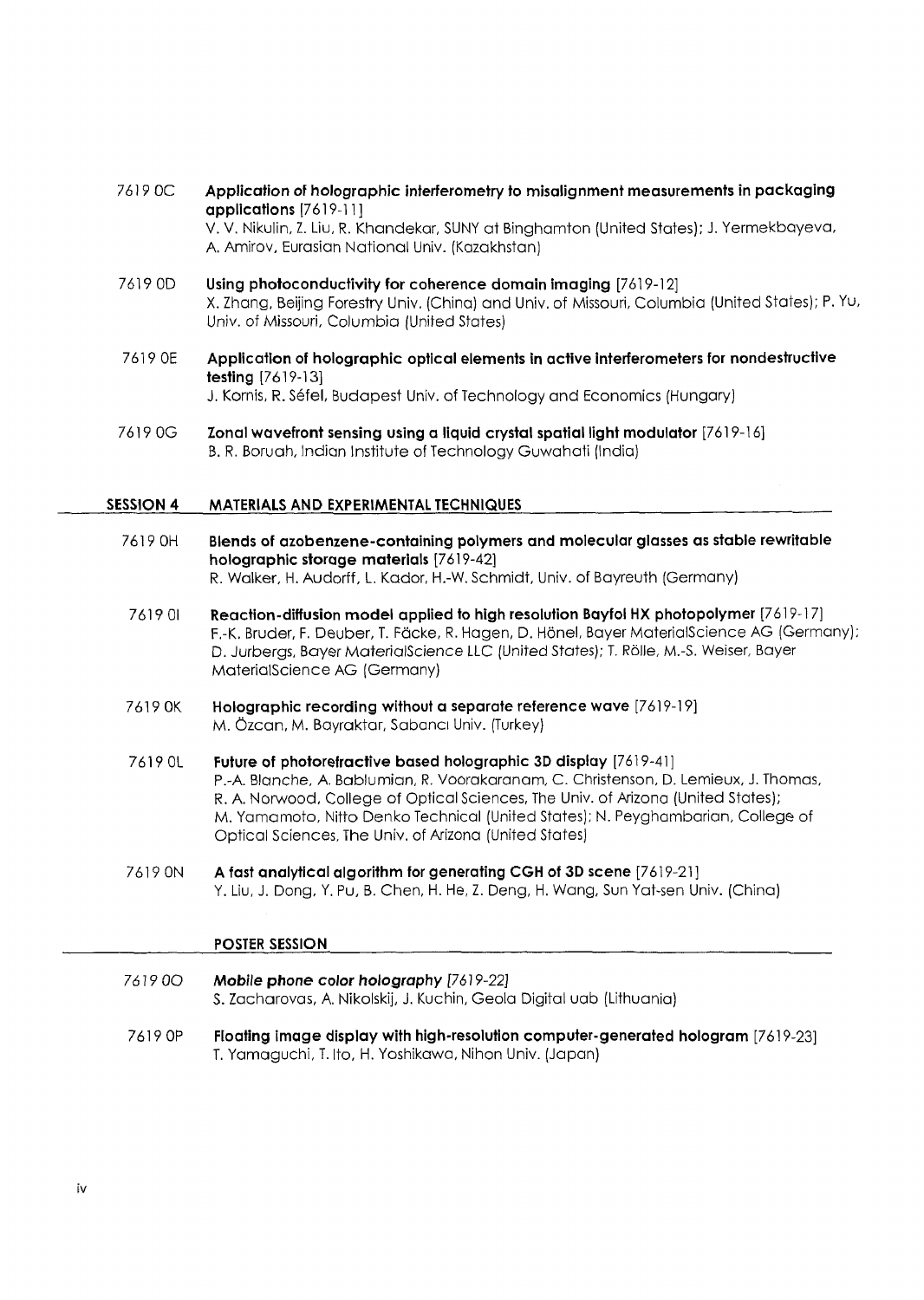7619 OQ Super-resolution digital holographic microscopy using multi-point light sources illumination [7619-24]

A.-H. Phan, J.-H. Park, N. Kim, Chungbuk National Univ. (Korea, Republic of); S.-H. Jeon, Incheon Univ. (Korea, Republic of)

- 7619 OR The electromagnetic wave diffraction on a dielectric multilayer coated Fourier grating in conical mounting [7619-26] M. Ohki, K. Sato, Shonan Institute of Technology (Japan); S. Kozaki, Gunma Univ. (Japan)
- 7619 OS Image enhancement in phase shifting digital holographic microscopy using spiral phase filter [7619-27] M.-L. Piao, J.-H. Park, N. Kim, Chungbuk National Univ. (Korea, Republic of); S.-G. Gil, Suwon Univ. (Korea, Republic of]
- <sup>7619</sup> OT Evolution of diffraction efficiency from holograms with monosaccharides [7619-28] N. Y. Mejias-Brizuela, A. Olivares-Perez, Instituto Nacional de Astroffsica, Optica <sup>y</sup> Electronica (Mexico); A. Grande-Grande, Instituto Tecnologico Superior de Atlixco (Mexico)
- 7619 OU Study of pH effect and aging of coating emulsions for hologram recording [7619-29] R. C. Fontanilla-Urdaneta, A. Olivares-Perez, I. Fuentes-Tapia, M. A. Rfos-Velasco, Instituto Nacional de Astrofísica Óptica y Electrónica (Mexico)
- 7619 OV High speed white LED light optical transmission for computer generated hologram (CGH) [7619-30] K. Sato, R. Tian, Shonan Institute of Technology (Japan); K. Takano, Tokyo Metropolitan College of Aeronautical Engineering (Japan); M. Ohki, Y. Takimoto, Shonan Institute of Technology (Japan)
- 7619 0W Experimental study of the influence of wave-front aberration on holographic data storage [7619-31]

N. Yoshida, K. Akieda, A. Nakajima, Y. Takahata, M. Yamamoto, Tokyo Univ. of Science (Japan)

- <sup>7619</sup> 0Y Pre-calculated object light-based fast calculation method for computer-generated hologram [7619-33] H. Sakata, Y. Sakamoto, Hokkaido Univ. (Japan)
- <sup>7619</sup> 0Z Fresnel hologram generation using an HD resolution depth range video camera [7619-34] R. Oi, T. Mishina, K. Yamamoto, T. Senoh, T. Kurita, National Institute of Information and Communications Technology (Japan)
- 7619 <sup>10</sup> An electro holography using reflective LCD for enlarging visual field and viewing zone with the Fourier transform optical system in CGH [7619-36] A. Kato, Y. Sakamoto, Hokkaido Univ. (Japan)
- <sup>7619</sup> <sup>11</sup> Efficient CGH generation of three-dimensional objects using line-redundancy and novel-look-up table method [7619-37] W.-Y. Choe, S.-C. Kim, E.-S. Kim, Kwangwoon Univ. (Korea, Republic of)